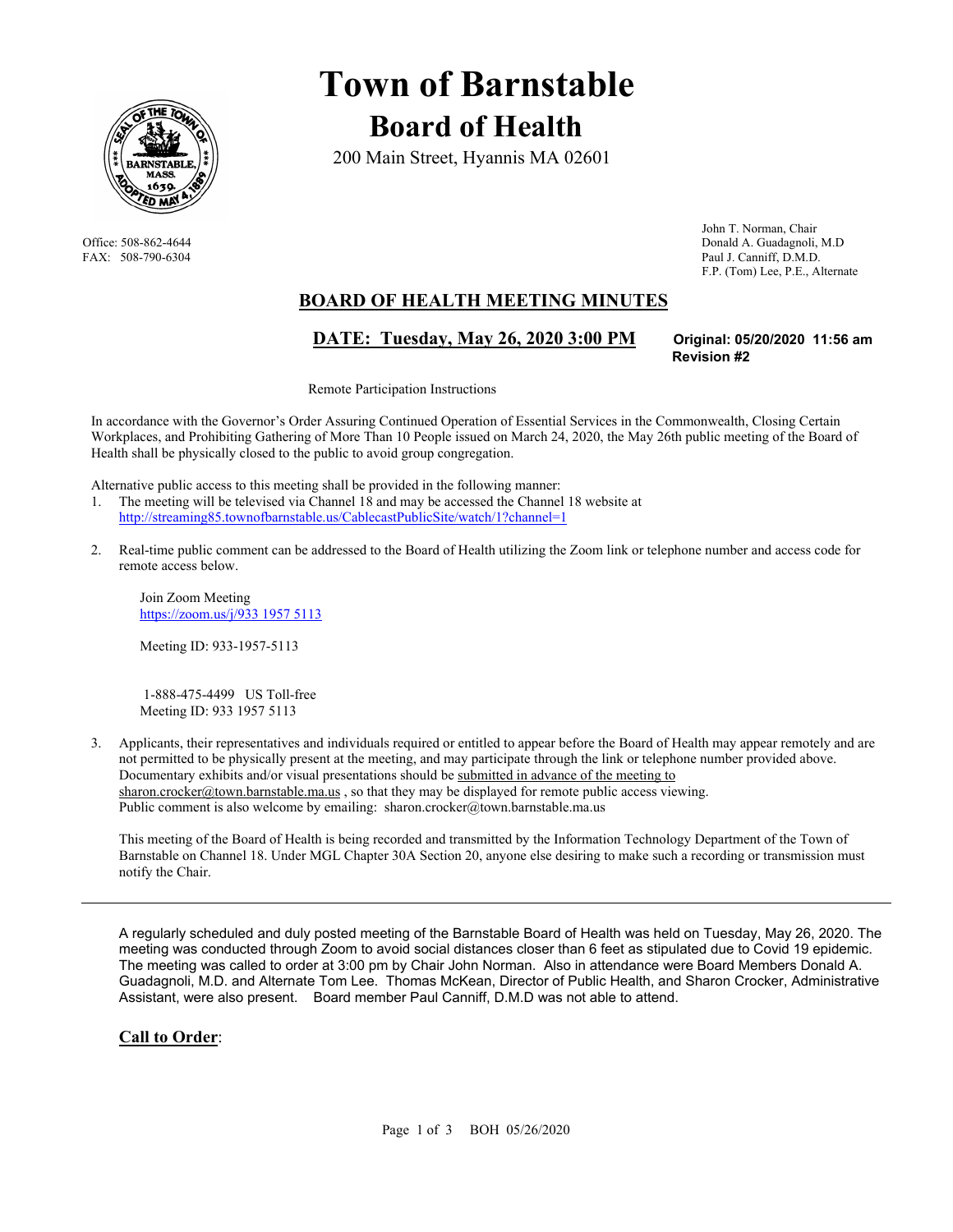#### **I. Septic Deadline Extension:**

David Lawler representing Jeffrey Kaschuluk and Carol Elliott representing West Bay Development, Inc. - 182 Osterville West Barnstable Road, Osterville, requesting a deadline extension of 180 days to repair/replace the septic system.

Attorney David Lawler represented Jeffrey Kaschuluk, West Bay Development, Inc. Jeffrey Kaschuluk and Carol Elliott were also present. Attorney Lawler stated the owner purchased the property two months ago and is considering moving part of the building and/or part of the septic. He is looking for an extension to allow time to plan best location.

Upon a motion duly made by Dr. Guadagnoli, seconded by Tom Lee, the Board voted to grant the following septic repair extension: 1) a septic permit must be submitted within 90 days (August 26, 2020 and, 2) the septic installation must be completed and in compliance within one year (May 26, 2021. Roll Call vote taken: Dr. Guadagnoli -Yes, Thomas Lee – Yes, John Norman – Yes. (Unanimously, voted in favor.)

#### **II. Regulations / Policies:**

**A.** Proposal to reduce the lifeguard requirements at semi-public swimming pools during the summer of 2020 at all hotels, motels & condominiums with an occupancy of less than 75 units.

Marty Reilly stated he represented two hotel owners, Hyannis Harbor Hotel and Hyannis Holiday Motel. The Hyannis Harbor Hotel is a year-round hotel with 204 year-round rooms and the Hyannis Holiday Motel with 71 seasonal rooms. Mr. Reilly spoke of the impact Covid 19 is and will have on the hotels through the end of 2020. Occupancy will be down and there is difficulty in the hiring of people.

Upon a motion duly made by Dr. Guadagnoli, seconded by Tom Lee, the Board voted to reduce the lifeguard requirements at semi-public swimming pools during the summer of 2020 at all hotels, motels and condominiums with an occupancy of less than 75 units (not 75 bedrooms) until January 1, 2021. This would require self-governing by the establishments. Roll Call vote taken: Dr. Guadagnoli – Yes, Thomas Lee – Yes, John Norman – Yes. (Unanimously, voted in favor.)

**B.** Proposed changes to Chapter 373 -1 through 3 - Recycling at Solid Waste Facility.

The Town would like the regulation issuing free stickers for recycling changed as there is no market out there taking recycling.

P.J. Kelliher, Department of Public Works-Solid Waste Department, was present.

Town Assistant Attorney Charles McLaughlin said a hearing notice should be published in the paper before voting on this regulation change. The Board will place an ad in the Barnstable Patriot for this Friday's edition and will hold a meeting next Wednesday, June 3, 2020 to vote on this.

Upon a motion duly made by Thomas Lee, seconded by Dr. Guadagnoli, the Board voted to move the change in the regulation to a meeting on Wednesday, June 3, 2020 at 3:00pm. Roll Call vote: Dr. Guadagnoli – Yes, Thomas Lee – Yes, John Norman – Yes. (Unanimously, voted in favor.)